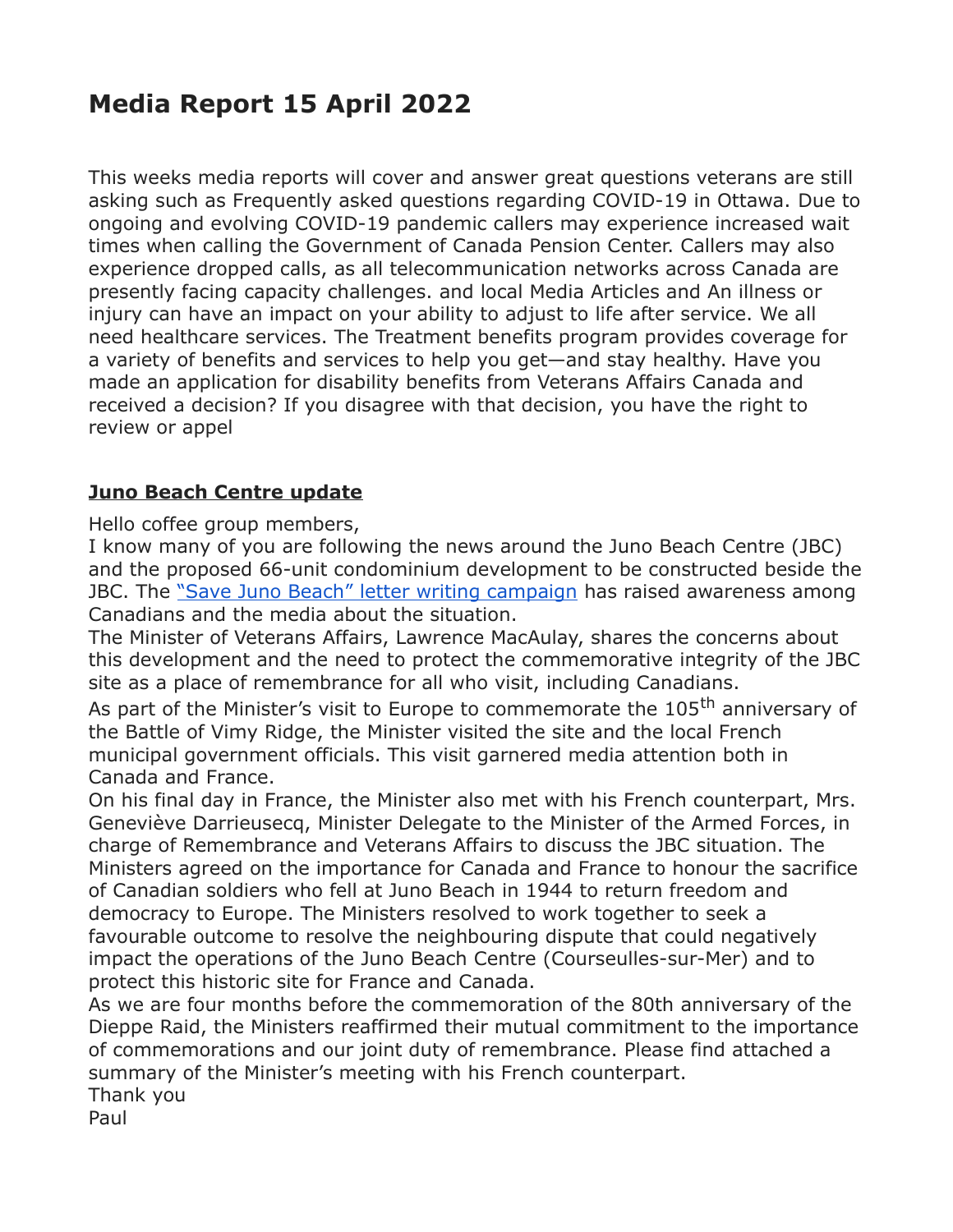Deputy Minister | Sous-ministre

Veterans Independence Program VIP

[Share this page](https://www.veterans.gc.ca/eng/housing-and-home-life/help-at-home/veterans-independence-program#shr-pg-pnl1)

#### About this program

The Veterans Independence Program provides annual tax-free funding for services such as grounds maintenance, housekeeping, meal preparation, personal care, and professional health and support services.

This program does not replace other federal, provincial or municipal programs. Instead, it is intended to work with those programs to help meet your needs.

Note: If you think you may have a need for these services, be sure to complete the Veterans Independence Program application at the same time as your Pain and Suffering Compensation application. If approved, this will allow you to access support at the earliest possible date.

#### Do you qualify?

You should apply for the Veterans Independence Program if you need home care services and you:

- have qualified for a disability benefit, or
- have qualified for the War Veterans Allowance, or
- receive Prisoner of War Compensation, or
- are eligible for, but can't access, a Contract Bed (also known as a Priority Access Bed) in a long term care facility.

How to apply

Get help with your application

The staff at any [VAC office](https://www.veterans.gc.ca/eng/contact) can assist you, or call us at 1-866-522-2122.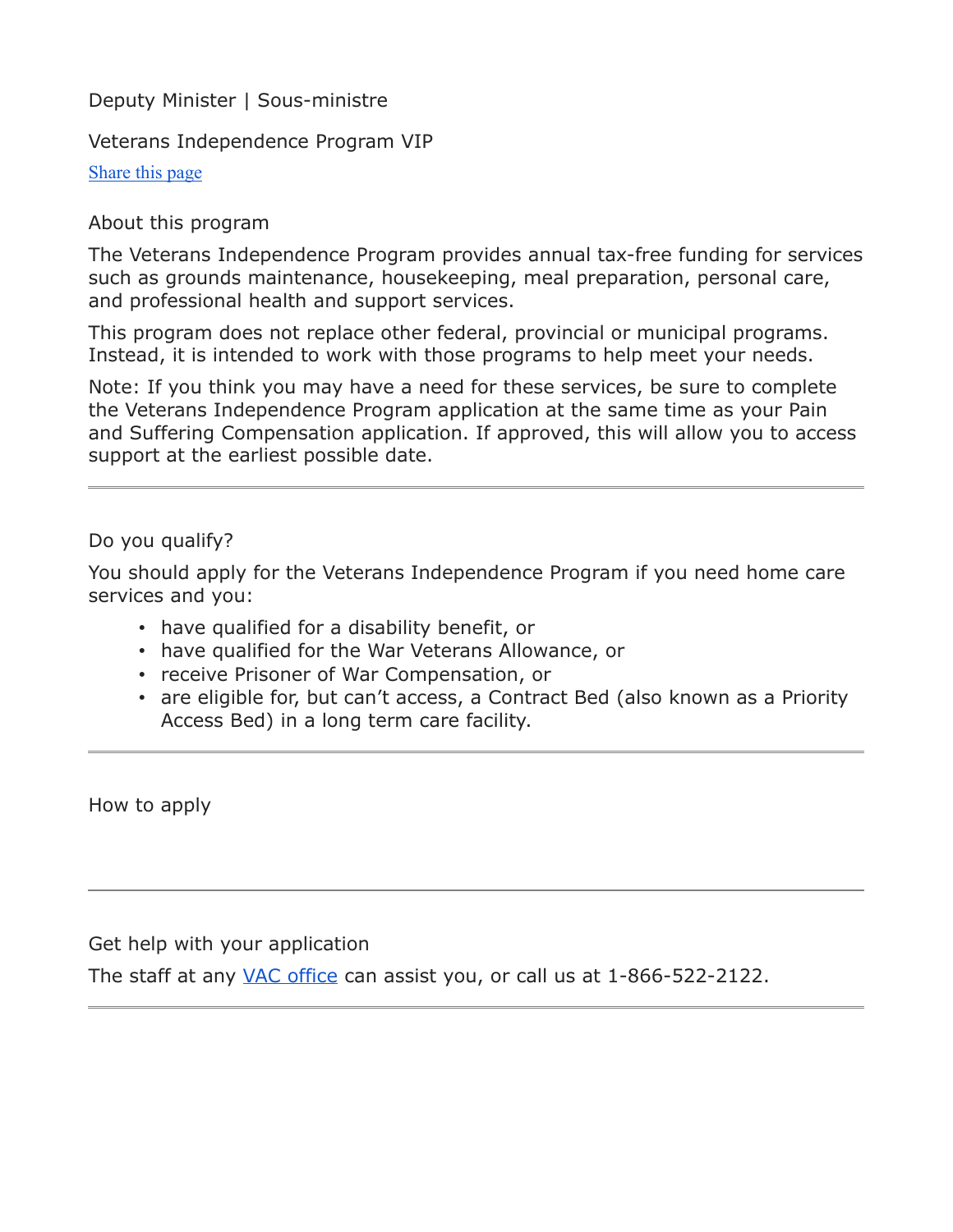Additional information

#### Find out more

Services covered by VIP funding include:

- Grounds maintenance (can include snow removal, lawn mowing, etc.)
- Housekeeping (can include assistance with cleaning, laundry, meal preparation, errands, etc.)
- Access to nutrition (e.g. meal delivery services)
- Professional healthcare and support (nursing services, occupational therapy, assessments, etc.)
- Personal care
- Ambulatory healthcare (assessments, diagnostics, activities and transportation to these services)
- Transportation (transportation to social or community activities)
- Long term care
- Home adaptations (contribution towards modifications to the Veteran's principal residence that are necessary for the Veteran to carry out everyday activities).

See [current maximum rates payable](https://www.veterans.gc.ca/eng/resources/rates#vip) for these services.

[Healthcare service providers](https://www.veterans.gc.ca/eng/health-support/information-for-healthcare-service-providers) - Learn more about providing VIP services and how to become a registered provider.

## Related programs

[Disability Benefit:](https://www.veterans.gc.ca/eng/health-support/physical-health-and-wellness/compensation-illness-injury/disability-benefits) Compensation to recognize that your injury or illness is a result of your military service.

[War Veterans Allowance:](https://www.veterans.gc.ca/eng/financial-support/income-support/war-veterans-allowance) Monthly payments if you have a low household income.

[Prisoner of War Compensation:](https://www.veterans.gc.ca/eng/financial-support/prisoner-of-war-benefits/prisoner-of-war-compensation) Monthly compensation if you were taken prisoner or detained by enemy forces.

[Attendance Allowance:](https://www.veterans.gc.ca/eng/health-support/physical-health-and-wellness/compensation-illness-injury/attendance-allowance) Monthly payments if your health needs require personal care support.

[Veterans Independence Program for survivors:](https://www.veterans.gc.ca/eng/housing-and-home-life/help-at-home/veterans-independence-program-survivors) As a surviving spouse, you may qualify for help to remain independent in your home.

[Veterans Independence Program for primary caregiver:](https://www.veterans.gc.ca/eng/housing-and-home-life/help-at-home/veterans-independence-program-caregivers) You may qualify for help to remain independent in your home.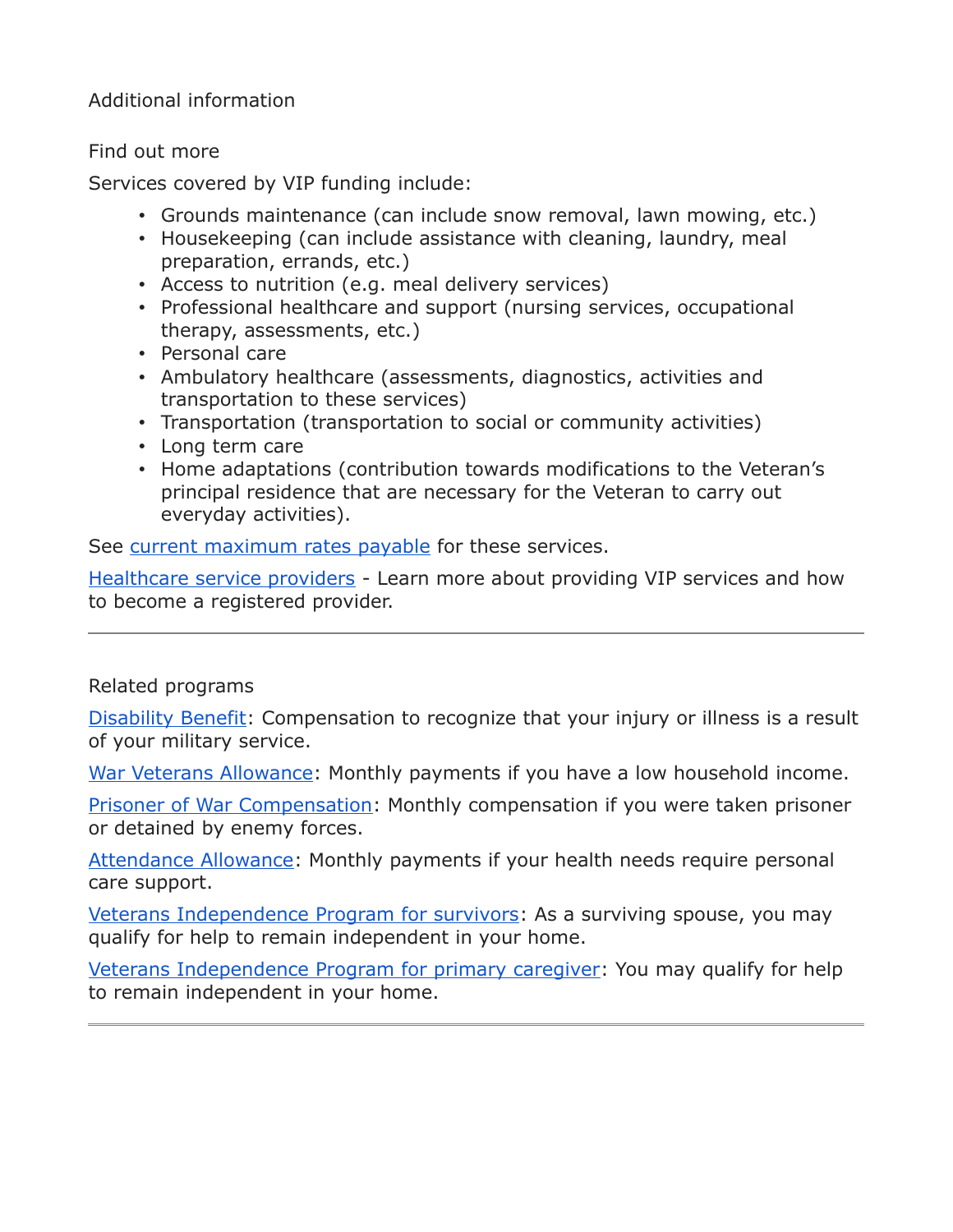Frequently asked questions

What is the fastest way to apply for VIP services? The fastest way to apply is by using [My VAC Account.](https://www.veterans.gc.ca/eng/e_services)

I am currently living outside of Canada, can I still receive my VIP benefits? Unfortunately, Veterans Independence Program payments can only be provided to you when you are residing in Canada.

Can I choose any provider of services?

You may obtain services from the provider of your choice.

How is my housekeeping/grounds maintenance grant calculated?

The housekeeping and grounds maintenance grants are calculated based on your level of need and the going rate for these services in your area, up to allowable [maximum amount.](https://www.veterans.gc.ca/pdf//services/rates/max-vip-rates-2021.pdf) These rates are determined by a review of costs for these services across the country, including the labour market index. This national rate table shows the [going rates payable by geographic area.](https://www.veterans.gc.ca/pdf/rates/vip-nat-rat2021.pdf)

What is a "Benefit Year"? Do my benefits have an end date?

We create one-year arrangements for VIP benefits, however this does not mean that your benefits will stop after one year. Your benefits will continue for as long as you need them. The one-year arrangement is a mechanism we use to help manage your support. However, if your health needs or other circumstances change at any time, please contact us.

Are there policies for this program?

Read the [Veterans Independence Program policies.](https://www.veterans.gc.ca/eng/about-vac/legislation-policies/policies/category/30)